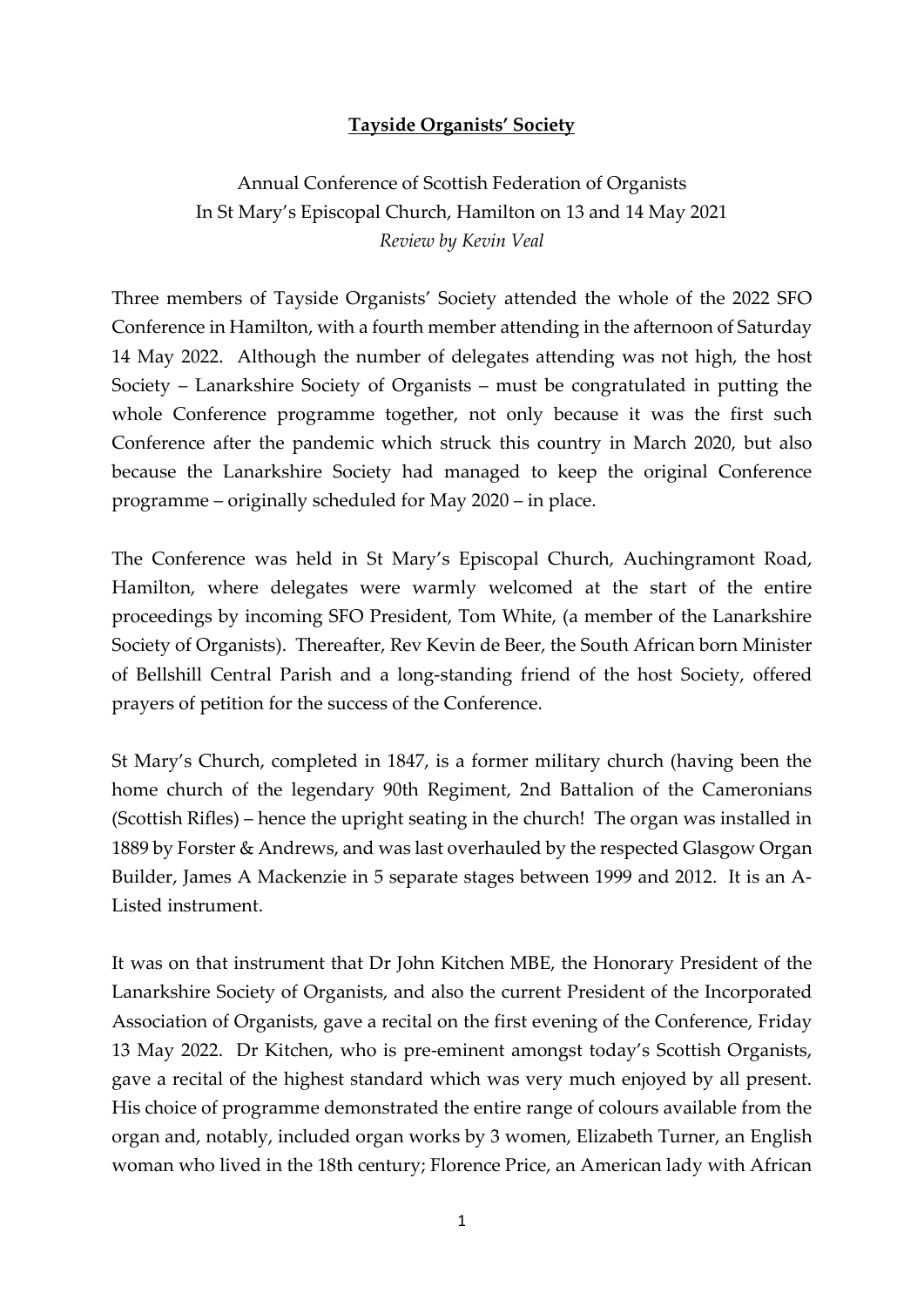origins, and Cecilia McDowell, a modern contemporary Scottish composer. Dr Kitchen explained that works written by women have always been available yet seemed to have been seriously overlooked when programme selections were made. He hoped that this "defect" could be addressed – if not immediately remedied – by such selections becoming routine rather than exceptional. In a very personal choice, Dr Kitchen included a piece by the legendary Dr Francis Jackson, Organist Emeritus of York Minster, who died earlier this year at the age of 104 years.

| Dr Kitchen's programme was as follow: - |                                     |
|-----------------------------------------|-------------------------------------|
| Voluntary in D minor Op 5, No 8         | John Stanley (1712-1786)            |
| Allegro                                 |                                     |
| Adagio                                  |                                     |
| Allegro                                 |                                     |
| Andante in E flat major                 | Samuel Sebastian Wesley (1810-1876) |
| Sonata no 2 in C minor/major Op 65      | Felix Mendelssohn (1809-1847)       |
| Grave-Adagio                            |                                     |
| Allegro maestoso e vivace               |                                     |
| Allegro moderato (fugue)                |                                     |
| Lesson III in D (1756)                  | Elizabeth Turner (1730-1756)        |
| (Allegro)                               |                                     |
| Minuetto affettuoso                     |                                     |
| Giga                                    |                                     |
| March                                   |                                     |
| Adoration                               | Florence Price (1887-1953)          |
| Celebration                             | Cecilia McDowell (born 1951)        |
| <b>Three Chorale Preludes</b>           | Hubert Parry (1848-1918)            |
| <b>St Cross</b>                         |                                     |
| Melcombe                                |                                     |
| Dundee                                  |                                     |
| Praeludium in E                         | Francis Jackson (1917-2022)         |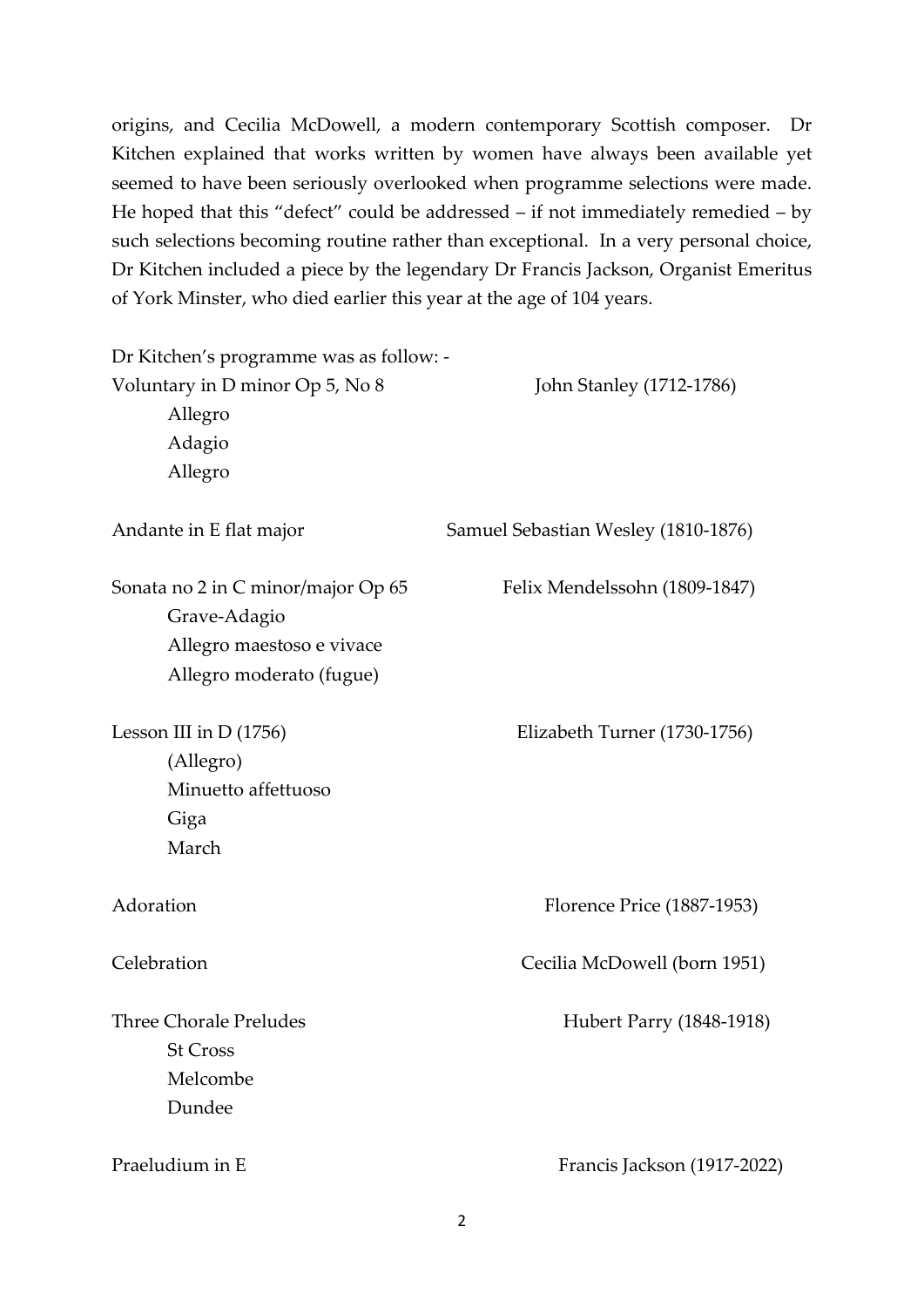Toccata: Nu la oss takke Gud Egil Hovcland (1924-2013) (Now thank we all our God)

Thanks were expressed to the Recitalist, Dr Kitchen, when he was reminded that, as a young boy of 7 years of age, he was seated at the console of the former Coatbridge Town Hall organ, when he was photographed!

Thereafter, a very welcome light buffet supper was provided for the delegates, who had opportunity to renew old friendships and, in addition, to make new musical connections.

The following morning, (Saturday 14 May 2022), delegates gathered for the day's proceedings. Welcoming back the delegates, SFO President-elect, Tom White, invited the President of the Glasgow Society of Organists, Tom Ferguson, to pay tribute to Dr Iain Galbraith, the Glasgow Society nominated President of the SFO, who had died during his tenure of office on 20 December 2021. Mr Ferguson detailed Dr Galbraith's long involvement with, and support for, organists in Scotland, and that we all benefited from his involvement on our behalf in so many different situations. Immediately thereafter, Tom White, the Lanarkshire Society nominated President of the SFO, formally took office, enabling him immediately to preside over the AGM.

The SFO Annual General Meeting followed, in the course of which reference was made to the death earlier this year of the Tayside-based Organ Builder, Mr Sandy Edmonstone, and his notable contribution to the work and preservation of pipe organs in Scotland.

At the conclusion of the AGM (and a short coffee/tea break), delegates gathered for a Workshop/Talk on "Improvisation" by Edinburgh-based John Riley, who is wellknown for giving workshops on this topic throughout the United Kingdom and, most notably, to the organ scholars at Cambridge University, as part of their Masterclass programme. He has also participated as a Tutor at the RCO-SCOTS organ training day at Dunblane Cathedral. Mr Riley gave a sparkling and inspired talk on his subject, which kept the attention of his listeners throughout. His handout – to which he constantly referred during his presentation – was particularly helpful including, as far the writer is concerned, the availability of the "Arabic" scale mode. This talk was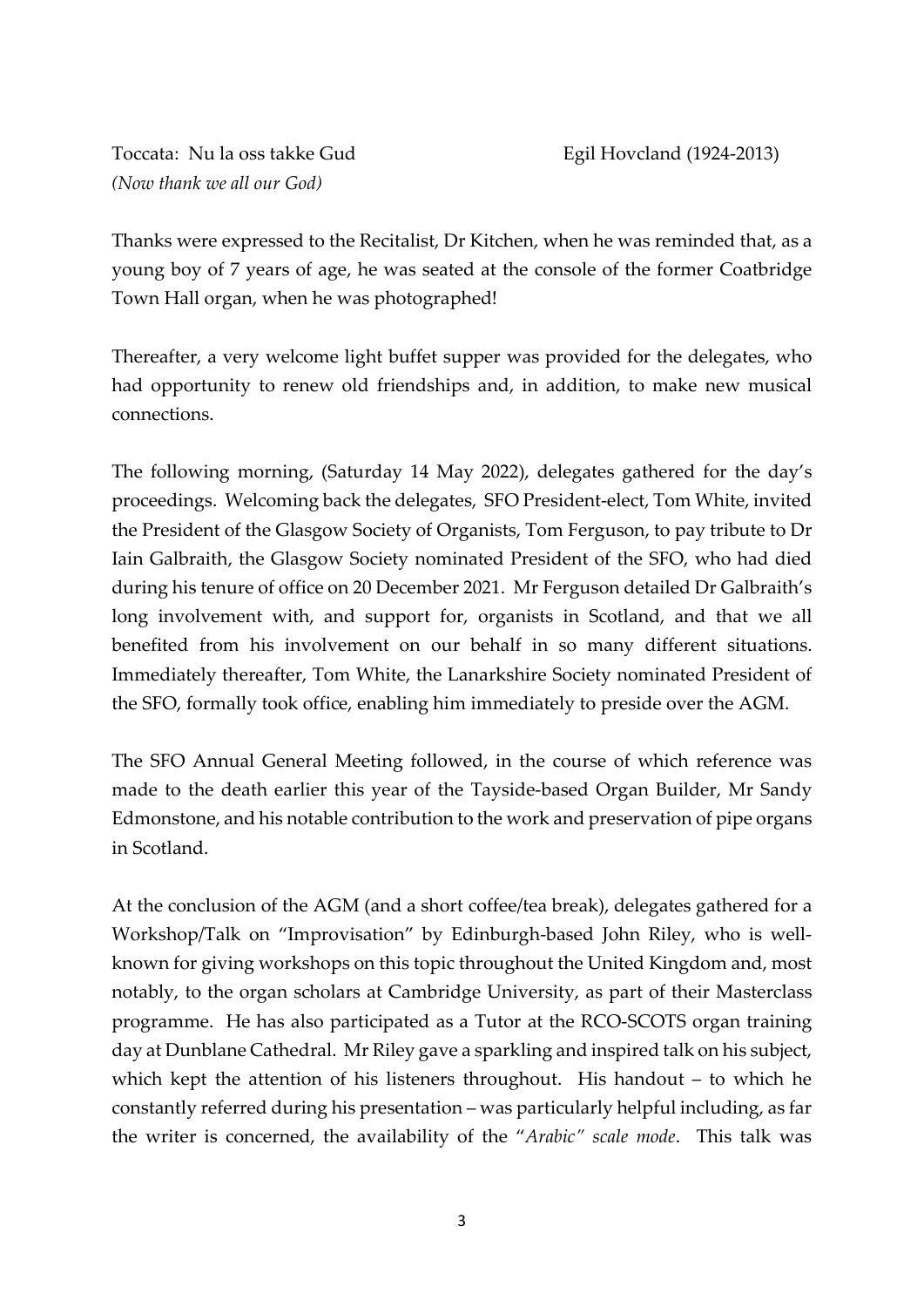directed to practical hints and helpful suggestions for all organists, who require to improvise at short notice and for unpredictable lengths of time.

A very welcome and healthy luncheon was served by the ladies of St Mary's in the St Mary's Centre. Food of the highest quality was gladly welcomed by all delegates, who also relished superb desserts, all home-made!

Following the lunch, delegates returned to the church, where a short recital of songs was given by Soprano, Maureen Todd and Tenor, Raymond Tulips, ably accompanied on the church's grand piano by The Lanarkshire Society's Treasurer, David Fisher. Songs from "Kismet" and other musicals, as well as other well-known melodies were sung, to the great enjoyment of those present.

The final organ recital was given by David Hamilton, the Director of Music at St Mary's Episcopal Church, Hamilton, who is University Organist of Strathclyde University. He also teaches at the Music School of Douglas Academy, and at the Royal Conservatoire of Scotland. Again, as at the previous evening's recital, he was able to let his listeners hear the full range of the organ, from *ppp* to fff. His varied programme, as set out below, included 3 short pieces composed by the late President of the SFO, Dr Iain Galbraith. The whole programme, played with consummate skill and great musical sensitivity, was much enjoyed by all present. The programme was: -

| Praeludium et Fuga in G (BVW 541)                                                 | J S Bach (1685-1750)            |
|-----------------------------------------------------------------------------------|---------------------------------|
| From Glasgow Orgelbuchein<br>No 3 Rosenlied<br>No 5 Trauermusik<br>No 7 Pastorale | Iain B Galbraith (1943-2021)    |
| From 24 Pieces en style libre (Opus 31)<br>No 12 Canzona                          | Louis Vierne (1870-1937)        |
| From Credo<br>Psalm 5 Suite<br>Prelude; Lines & Blocks; Fugue                     | Cor Kee (1900-1997)             |
| From 3 Preludes et Fugues (opus 99)<br>No 2 in B                                  | Camille Saint-Saens (1835-1921) |